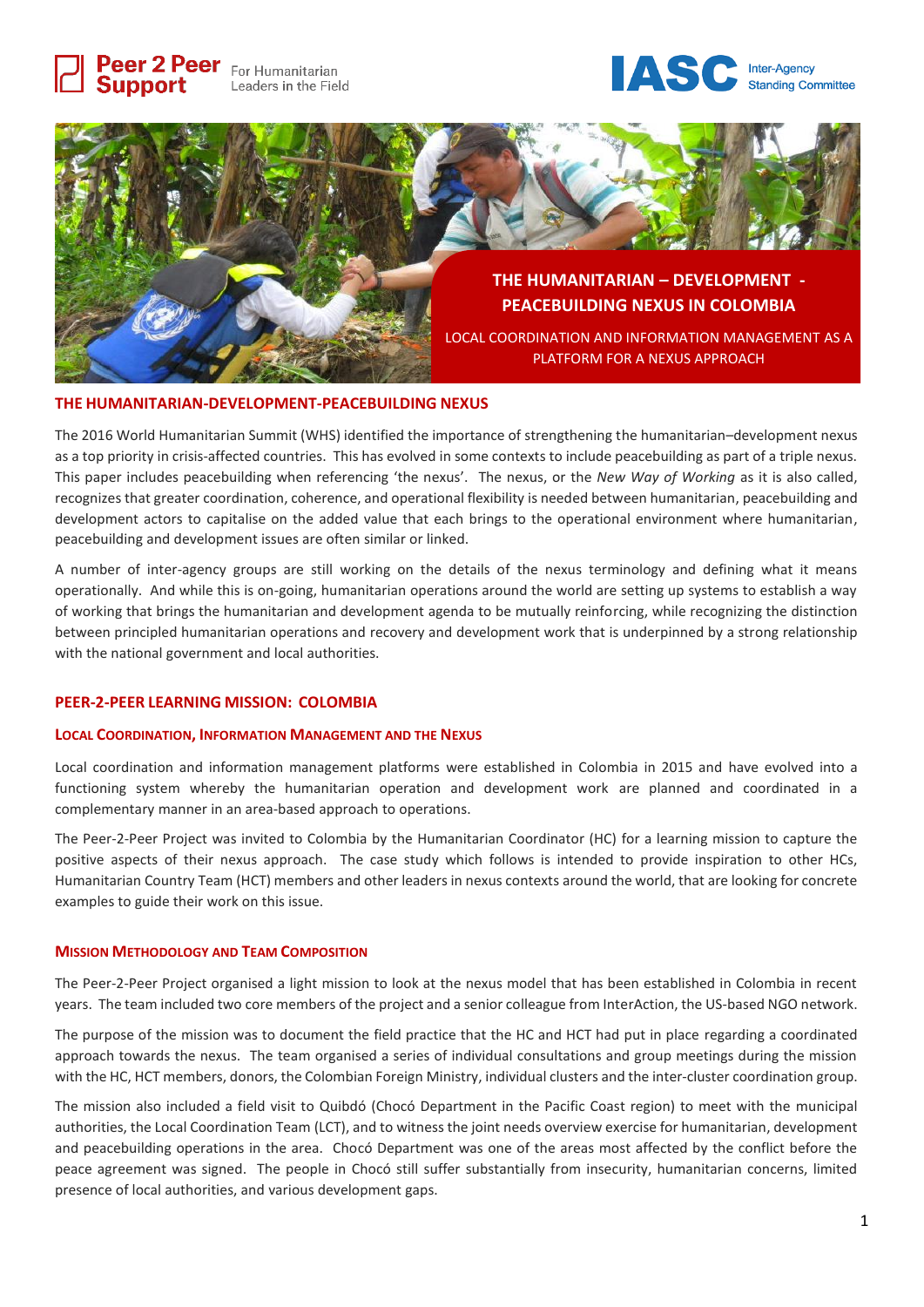**Support** 



# **RECOMMENDATIONS FOR HCS AND HCTS TO STRENGTHEN THE NEXUS**

### **CREATE A CLEAR VISION FOR HUMANITARIAN AND DEVELOPMENT COOPERATION**

- Senior leadership builds consensus with all relevant actors in the humanitarian, development and peacebuilding community – both UN and NGO actors- to support a nexus vision.
- Articulate a commonly agreed vision that reflects the views and inputs of HCT and UNCT members and clearly identifies what the nexus means in the operational context and what is required to 'make it work' i.e. coordinating humanitarian and development plans and programmes that are distinct but are mutually reinforcing.
	- HC leverage his/her role as the head of the humanitarian operation and as the Resident Coordinator (RC) of the development system to build consensus across the humanitarian and development community on a nexus vision.
	- Keep the vision simple, practical and useful.
- Maintain concerted advocacy with HCT and UNCT members (and others as required) to retain their support and commitment to making the nexus approach work, in-line with the vision that has been identified.

**ESTABLISH A COORDINATION SYSTEM THAT CONNECTS HUMANITARIAN AND DEVELOPMENT PLANNING AND OPERATIONS:** 

BRING HUMANITARIAN AND DEVELOPMENT PRACTITIONERS TOGETHER IN THE SAME ROOM AND FOCUS THE CONVERSATION AROUND HOW *TO MEET THE NEEDS OF THE AFFECTED POPULATION*

- Establish a coordination system that meets regularly with humanitarian and development actors in the same room, with a humanitarian and development organization in a co-coordination function:
	- Ensure humanitarian and development issues are considered equally, and neither are omitted in the agenda.
	- Follow an area-based approach with coordination structures in proximity to communities to understand humanitarian and development needs and use that as a basis for program design
	- Ensure delegated authority for area-focused coordination teams to plan and operate effectively.
- Build on existing structures such as Local Humanitarian Teams or the Area Humanitarian Team to create Local Coordination Teams that include development actors for a more comprehensive agenda that discusses issues which communities face, of a humanitarian and developmental nature.
- Joint coordination teams engage in joint planning activities, including identifying humanitarian priorities and development priorities to lay the foundations for complementary approaches to the situation that communities are faced with.
	- E.g. align or overlay the Humanitarian Needs Overview with a Development or Peacebuilding Overview, and subsequently, humanitarian and development plans.

### **BACK THE COORDINATION INFRASTRUCTURE WITH AN INCLUSIVE INFORMATION MANAGEMENT AND ANALYSIS SYSTEM**  *EVIDENCE TO ACTION*

- Build on existing structures such as the humanitarian information management system and the 4Ws tool that already provide a comprehensive platform for humanitarian activities.
	- Expand the existing humanitarian information system to include peacebuilding and development activities to form a complete picture of humanitarian and development activities.
- Introduce a common analysis component into the information management group

 $\overline{\phantom{a}}$ 

- Capitalise on humanitarian and development expertise to establish a solid evidence-base for decision-making at the HCT and UNCT, and in local coordination teams that takes into account the humanitarian and development situation and can highlight areas of humanitarian and development responses can be mutually reinforcing.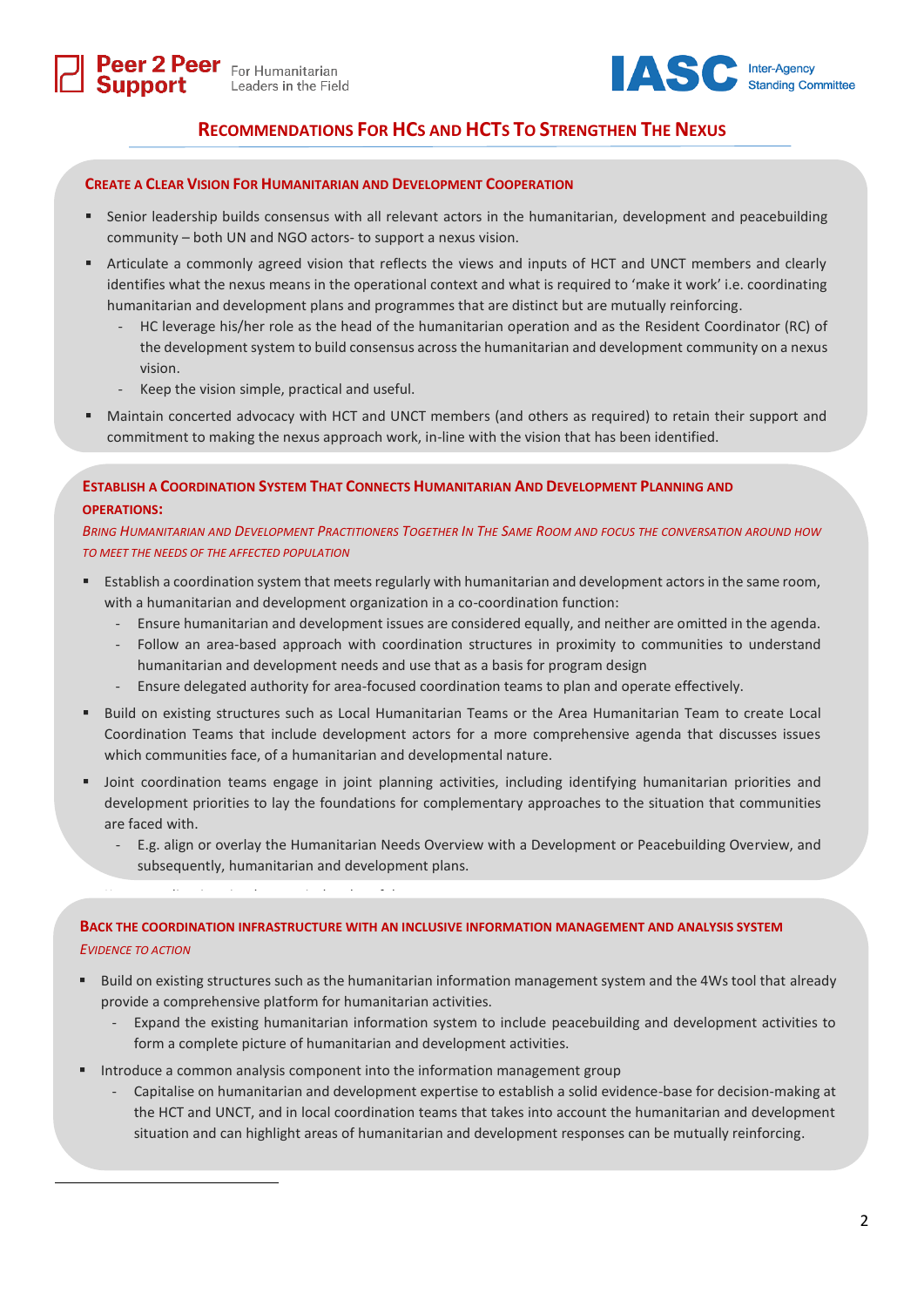



### **BACKGROUND: CONFLICT AND THE HUMANITARIAN OPERATION IN COLOMBIA**

The humanitarian operation in Colombia provides essential assistance to communities affected by internal conflict. This was predominantly between the Revolutionary Armed Forces of Colombia (FARC) and the Government of Colombia, although other armed groups have also been, and continue to be active. The conflict lasted for more than five decades and has had a huge impact on people's lives: approximately seven million people have been displaced from their homes, more than 200,000 people have been killed, and around 15,000 people are still missing.

The Peace Accord that was signed towards the end of 2016 between the National Government and FARC officially ended the conflict, and significantly changed the humanitarian, peacebuilding and development context in the country. Humanitarian concerns still exist as armed groups and paramilitary groups continue to engage in violent conflict, particularly in areas where the FARC used to be active. However, there was a belief that the peace agreement would provide the foundation for a transition from a humanitarian operation to a peacebuilding, recovery and development agenda to gain traction. Furthermore, there was an expectation that local authorities would become more established in previously inaccessible areas, and would provide a level of security, peace and basic services to communities.

While the context could be described as challenging, the situation has also been described as the perfect laboratory to look at creative solutions to overcome the artificial separation between humanitarian and development work and implement a nexus approach to bring humanitarian, peacebuilding and development operations to be mutually reinforcing.

#### **1. BUILD CONSENSUS WITH THE HUMANITARIAN AND DEVELOPMENT COMMUNITY**

#### *ESTABLISH A CLEAR VISION AND JUSTIFICATION FOR IMPLEMENTING THE NEXUS*

#### **a. Colombia as the perfect laboratory for the nexus**

- The Nexus in Colombia is born from a momentum and a necessity in the country and at the field level. There was a recognition, even before the end of the conflict, that humanitarian concerns were decreasing in Colombia and the Government had a responsibility to provide assistance to its own people. Additionally, there was confidence that the negotiations between the Government and FARC would deliver a peace agreement which, in theory, would further reduce the need for humanitarian assistance. It would then open up opportunities for the Government to establish its presence in previously inaccessible parts of the country and deliver on a recovery and development agenda.
- The HC at the time recognised the dynamics and took pro-active steps to put in place a transition plan where the humanitarian operation would continue to deliver assistance as required but also transition roles, responsibilities and activities to longer-term recovery, peacebuilding and development. But, during the transition it was clear that the humanitarian operation and development work would be necessary in areas that were affected by the conflict, working on a complementary way.
- These specific dynamics presented the perfect laboratory for the humanitarian and development community to implement a new way of working even before the topic gained wider attention at the World Humanitarian Summit.

#### **b. Changing a mindset, establishing trust, and bringing the humanitarian and development community together**

- The HC in 2015 established a clear vision for a nexus approach based around information management and coordination. Information and analysis would be crucial to inform humanitarian and development decision-making, and the vision outlined a joint coordination platform that would support mutually reinforcing humanitarian and development plans, without jeopardizing the core principles of humanitarian work, or diluting the role of development. The two approaches would remain distinct, but complementary. Crucially, the vision and nexus approach would build on an already-existing system that was in place for humanitarian information and coordination. i.e. it was an evolution of a structure that was already in place. However, the successful implementation of this approach would still require collective support from the broader humanitarian and development community.
- The RC/HC leveraged his position to encourage colleagues in the HCT and the UNCT to commit to the vision. The RC/HC had the crucial support of OCHA on the humanitarian side, and UNDP and the Resident Coordinator's Office (RCO) on the development side, and together they engaged in a prolonged advocacy effort to build support for a 'nexus' approach across the broad humanitarian, development and peacebuilding community. "*This was not easy*",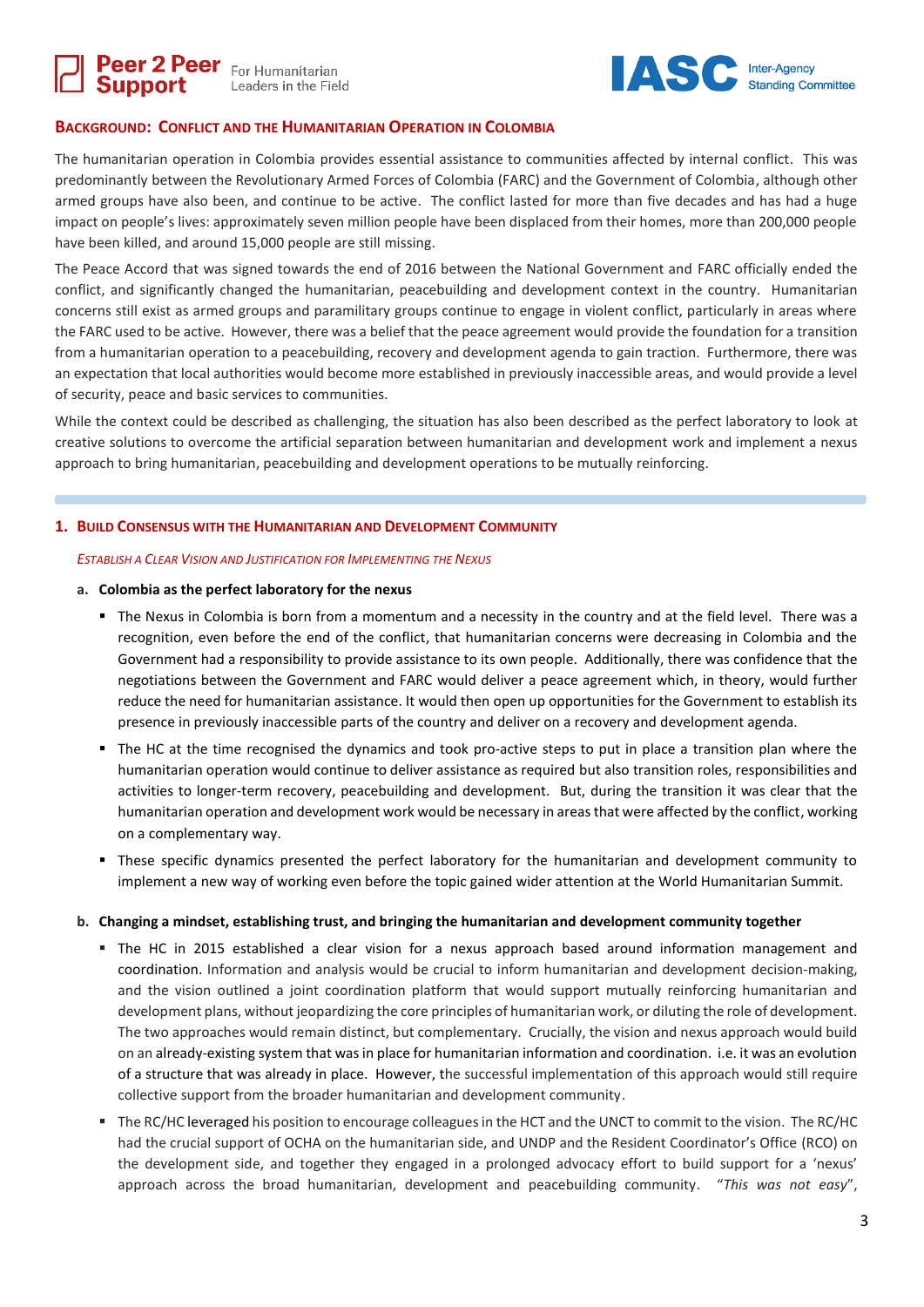

commented OCHA's Head of Office, in reference to the effort that was required to shift the mindset of humanitarian and development practitioners, and build acceptance and trust in this new way of working.

- The tripartite group of the RC/HC (and the RCO), OCHA and UNDP persevered and transitioned Local Humanitarian Teams into Local Coordination Teams (LCTs) in twelve field hubs. The LCTs are jointly chaired by a development and a humanitarian organisation- including both UN and NGO actors serving as equal partners. Similarly, the humanitarian information management system was transitioned into a more comprehensive system - UMAIC - that captures, manages and analyses information on the humanitarian and development situation and provides a common analysis for joint decision making by all actors. UMAIC is the *Unidad de Manejo y Análisis de Información Colombia*.
- The UMAIC and the LCTs proved to be an effective platform for building a humanitarian-development partnership, and the high quality of the information and analysis products helped to build the momentum that was needed to convince the development side of the operation to contribute to the expansion of the humanitarian coordination and information system and work in support of the RC/HC's nexus vision.

#### **c. Keep it simple, practical and useful**

support

■ The vision for the nexus was based around simplicity and building on what already existed on the humanitarian coordination and development side. The RC/HC (and RCO), OCHA and UNDP, as the driving force behind the vision developed something that was simple, practical and useful: a model that could deliver the right assistance to affected

people. Information and analysis were seen as the backbone of the proposed system, and a clear coordination system with joint humanitarian and development leadership would bring complementarity to a mutually reinforcing operation at the field level, reflecting the importance of proximity to crisis-affected communities.

"*We wanted to establish a system that was simple, practical, and useful*" **Inka Mattila, Deputy Representative,**

**UNDP Colombia**

- The LCTs are based around a simple idea of bringing different actors that are working on similar issues in the same territory into the same room to collectively identify the needs of affected people and agree activities to address those needs, whether humanitarian or development. The work of the LCTs is underpinned by the information and analysis backbone provided by the UMAIC and a collectively agreed analysis of the situation and issues.
- The LCTs are supported and guided from the leadership of the operation in the capital but are not *directed* by them. The LCTs have sufficient delegated authority to develop humanitarian and development plans based on feedback from affected people. The proximity of the LCTs to crisis-affected communities is critical to understanding the needs, and operationalizing plans to deliver against those needs. It is an effective illustration of a decentralized approach to coordination based on a high-level of trust that is placed in the hands of field staff.

#### **d. Success breeds success**

▪ The initial success of field coordination between humanitarian and development actors, the high quality of UMAIC's products, and an increasing familiarity between humanitarian and development colleagues helped to build support for

the nexus vision and helped change the mindset of different actors to commit to the vision. However, the snowball effect really took shape when all actors recognized the added value which UMAIC and the LCTs brought to their own individual work. The success of the approach served to encourage a more robust commitment and engagement from humanitarian and development actors, and the system continues to gather momentum.

"*The more we know about each and our distinct way of working, the better we can work together*"

**Pontus Ohrstedt, Head of the Resident Coordinator's Office, Colombia**

#### 2. A COORDINATION SYSTEM THAT CONNECTS HUMANITARIAN AND DEVELOPMENT PLANNING AND OPERATIONS

*BRING HUMANITARIAN AND DEVELOPMENT PRACTITIONERS TOGETHER IN THE SAME ROOM*

**a. Build on an existing coordination structures**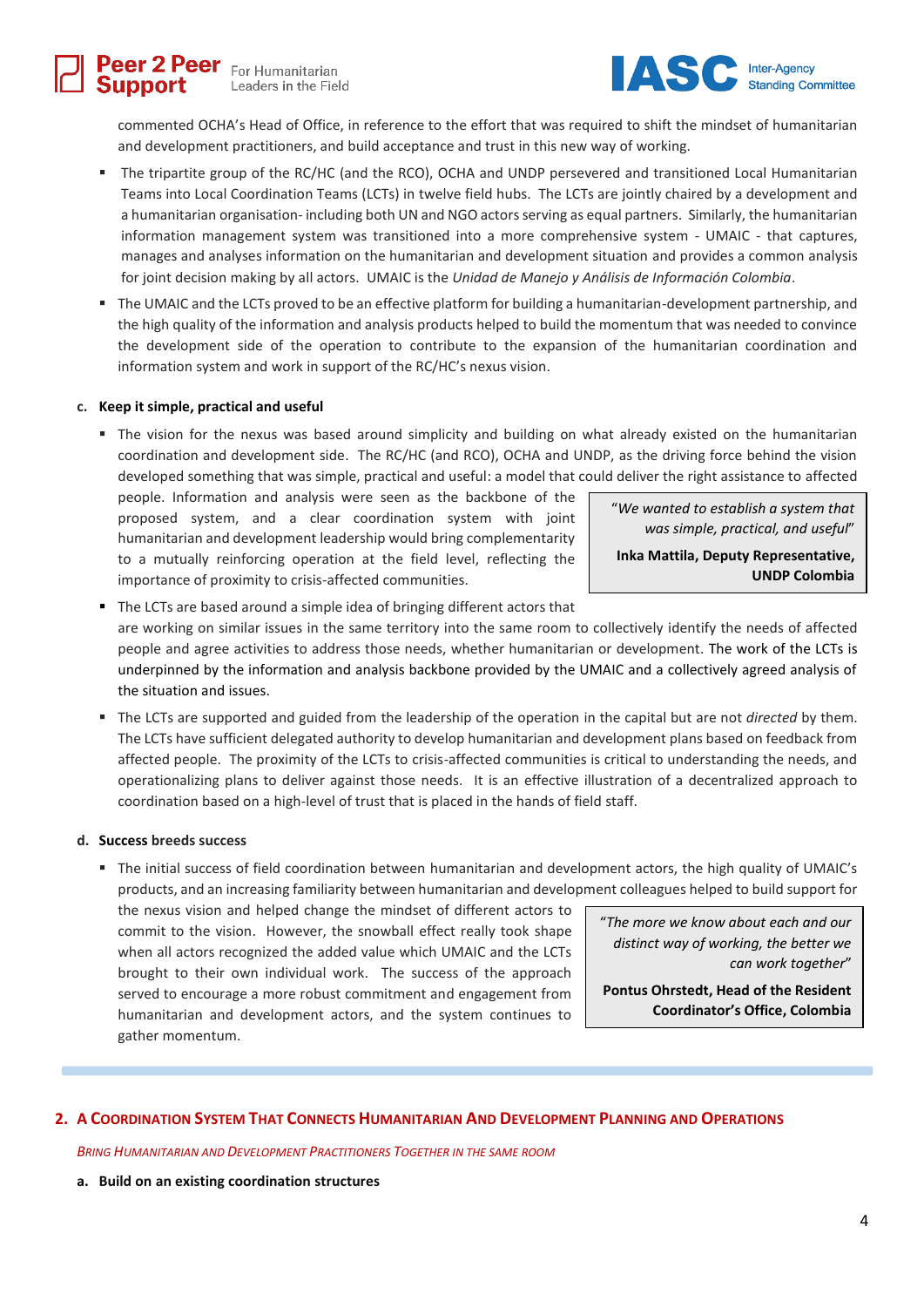Peer 2 Peer For Humanitarian Leaders in the Field

- The humanitarian operation in Colombia had established twelve Local Humanitarian Teams (LHTs) around Colombia to gather information on humanitarian issues, coordinate needs assessments, and develop local humanitarian response plans. The system was a well-functioning humanitarian coordination forum.
- The RC/HC proposed a coordination system that would build on the existing humanitarian structure and integrate development actors i.e. transition from *Local Humanitarian Teams* into *Local Coordination Teams (LCTs)*, co-coordinated by one humanitarian organisation, and one development organisation. The co-coordination function helps the humanitarian and development issues to be addressed in a distinct but complementary and mutually-reinforcing manner.

#### **b. Broad and inclusive membership**

Support

▪ The LCTs' membership includes UN humanitarian and development agencies, international NGOs, and local NGOs. The inclusion of NGOs in the LCTs is considered an essential part of successful nexus coordination, as they generally operate with a dual humanitarian-development mandate and are the predominant deliverers of humanitarian and development assistance to communities in the field.



Presencia Equipos Locales de Coordinación (ELC) 2018



*Local Coordination Teams in Colombia*

- **c. Agree a collective understanding of needs from the field**
	- The LCT provides the forum to develop a collective understanding of the context across all actors from a humanitarian and development perspective, and importantly where the two overlap.
	- The teams meet on a regular (usually monthly) basis to exchange information and to discuss operational plans, priorities and activities. The LCT, and particularly its proximity to communities affected by the conflict and continuing insecurity, provides the platform for field-based organisations to provide

feedback from communities on their needs and their impressions of the humanitarian and development response, i.e. applying the Accountability to Affected People (AAP) agenda.

■ The LCT co-coordinators provide a clear single entry-point for leadership and coordination of humanitarian and development assistance with the local authorities.

"*The reality in the field drives the response, and the LCTs are critical to understanding the field reality*"

**Martin Santiago, Resident and Humanitarian Coordinator, Colombia**

## **3. SUPPORT THE COORDINATION INFRASTRUCTURE WITH AN INCLUSIVE INFORMATION MANAGEMENT AND ANALYSIS SYSTEM**  *INFORMATION AND ANALYSIS AS THE BACKBONE*

#### **a. Build on existing systems and structures**

▪ Information and analysis are critical ingredients for planning humanitarian and development operations. The RC/HC, with the support of OCHA and the agreement of the RCO and other humanitarian and development organisations built on OCHA's humanitarian information management system to create UMAIC. UMAIC expanded of its humanitarian information management function and started to produce a wider range of products that were relevant to the needs of peacebuilding and development actors.